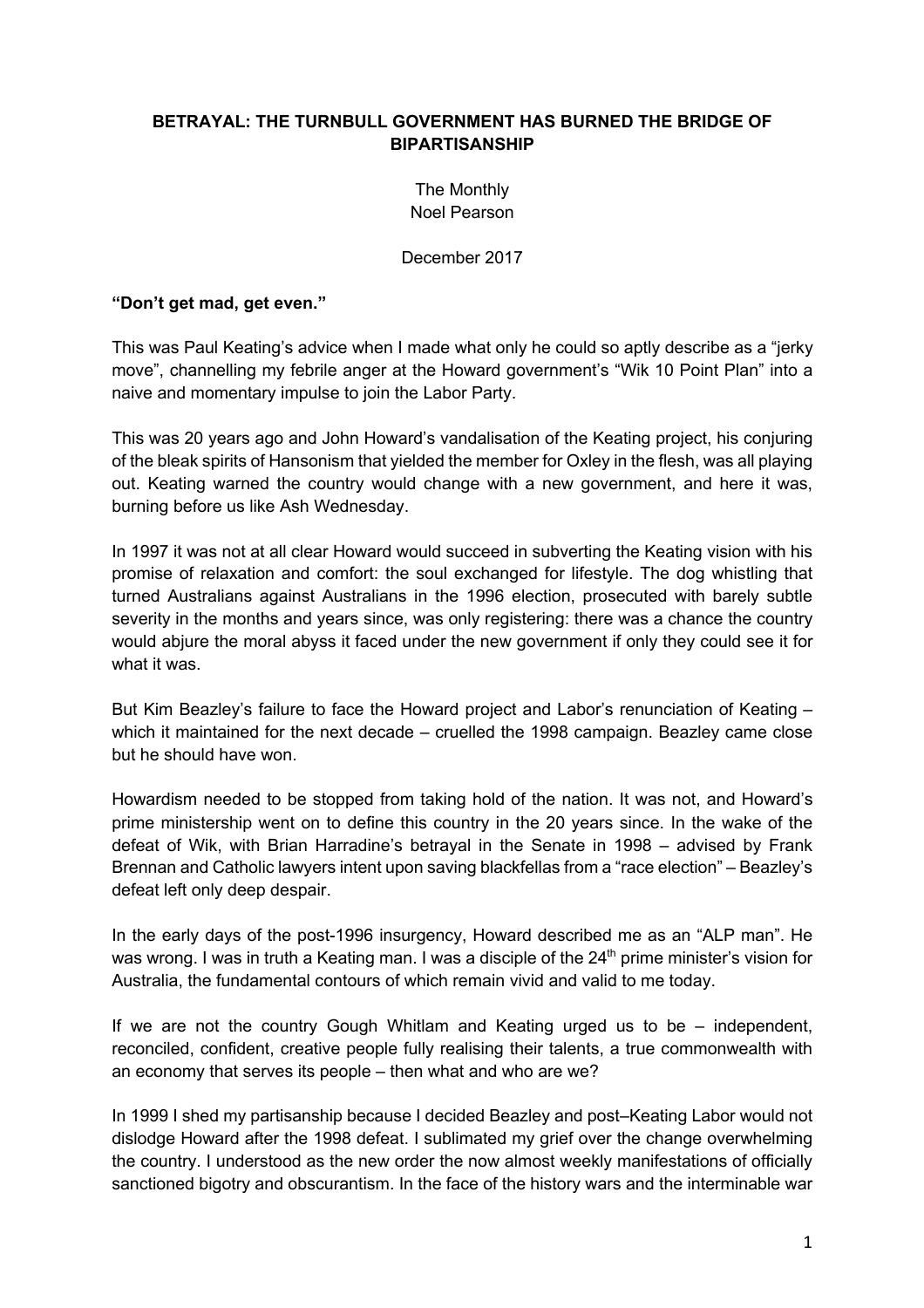against political correctness (ignoring Robert Hughes' original identification of the other PC peddled by the right: patriotic correctness), I fell silent.

Can we now believe the country feted former communist and Pol Pot sympathiser Keith Windschuttle as a public intellectual, let alone national historian? And people like former Labor minister Gary Johns who came to be fonts of policy and political wisdom when they were such failures in the real game? They should have slunk off into befitting obscurity.

It was an era when political leaders were routinely strong against the weak, and weak against the strong. There were shades of Joh Bjelke-Petersen's cruel premiership of my home state of Queensland in my youth, when kicking the black dog was not even politics, just sport.

All of this I felt keenly, and like almost everyone I suppressed any temptation to say something. The abuse of blackfellas went largely unanswered.

But the hegemony of the Howard era intimidated contrary voices into near silence. The Keating project was exenterated all over the nation. Keating was pariah number one – not least to his former party who declined to mention his name.

This was my state of mind in 1999. First, I thought it useless to be partisan with a Labor Party in severe regression. The party John Button later described in his excoriating 2002 *Quarterly Essay* 'Beyond Belief' was a pallid shadow of its former glory. Second, I developed a theory that some battles are 51% battles – when partisan agendas are prosecuted through the government of the day, and reform is steered through parliament by force of numbers. The *Native Title Act 1993* was a classic example of the 51% battle. Others – such as constitutional amendment requiring "a majority of voters in a majority of the states" – are 90% battles. These require bipartisanship. This led to a third conviction, gained from Dick Morris' account in *Behind the Oval Office* of the 1996 Clinton comeback: on some issues Nixon has to go to China.

Aboriginal reconciliation (to use the omnibus if ambiguous term) was a progressive, leftist issue, by definition anathema to the right, which would need a leader of the right to go to China, so to speak.

Bill Clinton's and Tony Blair's triangulation political strategy underpinned the so-called Third Way adopted by social democratic parties across the globe in the 1990s – also attempted but miserably executed by Mark Latham in his brief what-the-fuck-was-Labor-thinking period as leader in the early 2000s – but Hawke and Keating were its originators. Stepping to the centre and pushing their opponents further and further right was the Labor two-step in the 1980s and early 1990s. Keating has since come to describe his political orientation in retrospect as the radical centre. He is correct. The Australian Labor Party in government held the commanding heights when it cleaved the radical centre. Keating was the radical centre's most astute navigator and relentless captain.

Pursuit of the radical centre necessitated transcending the left–right polarity in Indigenous affairs, the one policy zone that most concerned me then. This was my theoretical framework.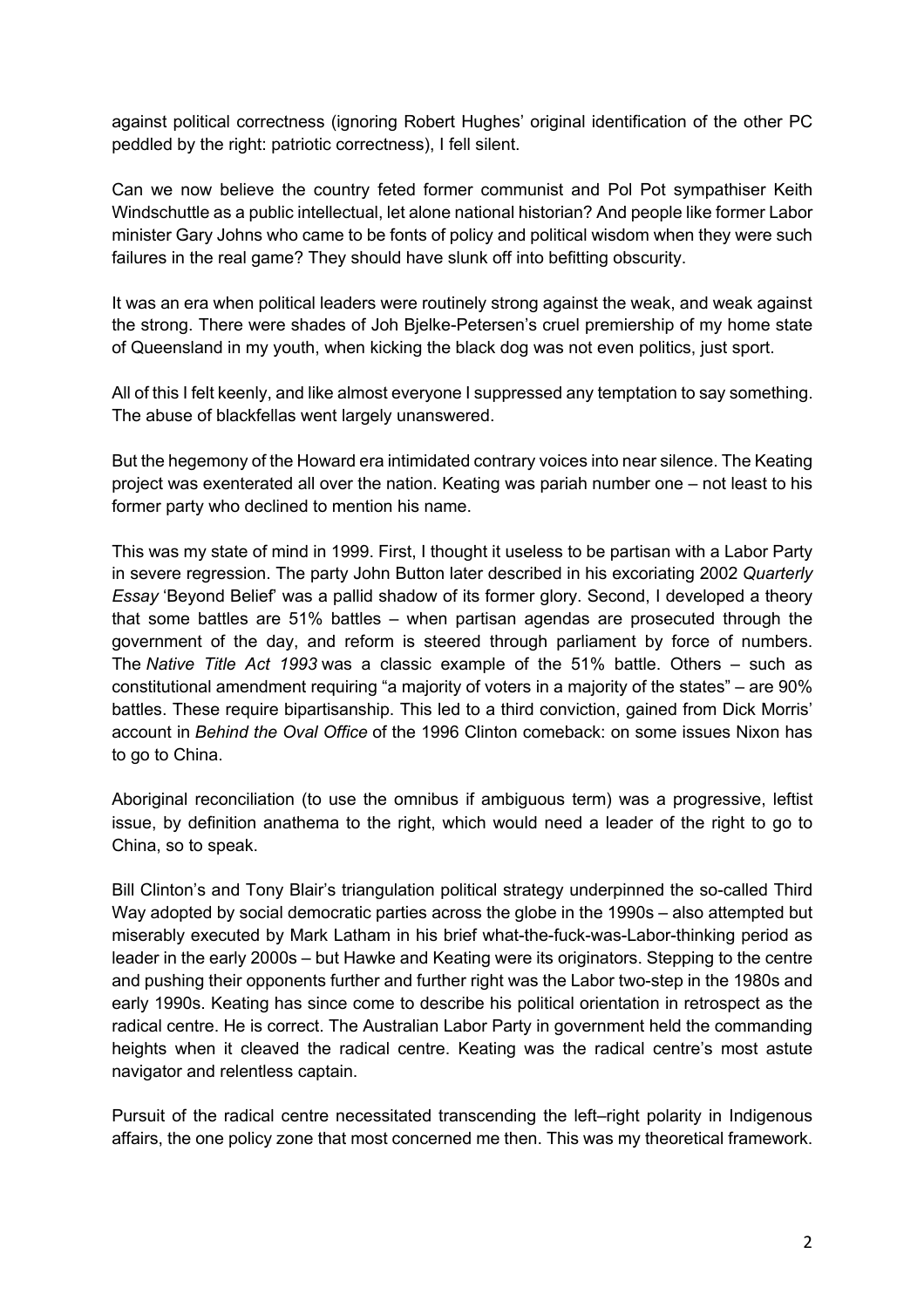Looking back, I am astounded at the pragmatism and discipline I mustered in giving voice and life to my convictions about bipartisanship and the radical centre. Notwithstanding the shitstorm of opprobrium from the left. I have never been an opportunist. My detractors allege otherwise, but this was for me all about the long game. The long game of trying to get goodwilled Australians from across the political and cultural divide to support ambitious Indigenous reform in the radical centre.

On Thursday, 26 October 2017, with his rejection of the Uluru Statement from the Heart, Malcolm Turnbull burned the bridge of bipartisanship and my long game – a 17-year odyssey – ended. There will be those who will say "but you were not realistic" and others who will say "we told you so". Schadenfreude and pity-your-foolishness abound.

When Howard's reign finally ended in November 2007, Keating said he felt like he had to take a shower. This month, belatedly, I had a bitter cold shower with the harshest old scrubbing brush and a long yellow slab of Sunlight soap, finally shedding the grease and grime of a long and dirty experiment that failed.

This essay is not history. It does not purport to tell the story of our people's struggle in any objective way or with a wide lens. Rather it is a handheld camera account of a personal journey, the only story I can tell – with full apologies – from my point of view. It is jaundiced and self-referential, but it may explain some things.

#### **It was a close-run thing**

Renee Viellaris from the *Courier-Mail* broke the leak on the cabinet's rejection of its own Referendum Council's recommendation: that the Constitution be amended to establish an Indigenous voice to the parliament. This was early in the morning of Thursday, 26 October. Viellaris claimed Attorney-General George Brandis and Minister for Indigenous Affairs Nigel Scullion had sponsored a submission to cabinet supporting the Referendum Council proposal earlier in the week, where it was rebuffed by a hostile prime minister and other cabinet members.

I don't know whether Viellaris' report on Brandis and Scullion is accurate. If true, then it is testament to the voice proposal that it got as far as the cabinet submission. From meetings held by my colleague Shireen Morris with the attorney-general's advisers, I would not be surprised if Brandis had been open to, and perhaps even supportive of, the voice. His most senior staff were enthusiastic, and saw it as constitutionally far safer than the nondiscrimination option. For them it was the most sound proposal.

On Thursday morning I sent a text to Turnbull: "PM, I've seen the *Courier-Mail* report on cabinet's rejection of the Referendum Council's recommendation. Would be good if we could talk soon as."

I received no response.

There had been rumours for weeks a cabinet submission was being prepared, but we had no idea of its timing or content. I heard of no consultations with anyone.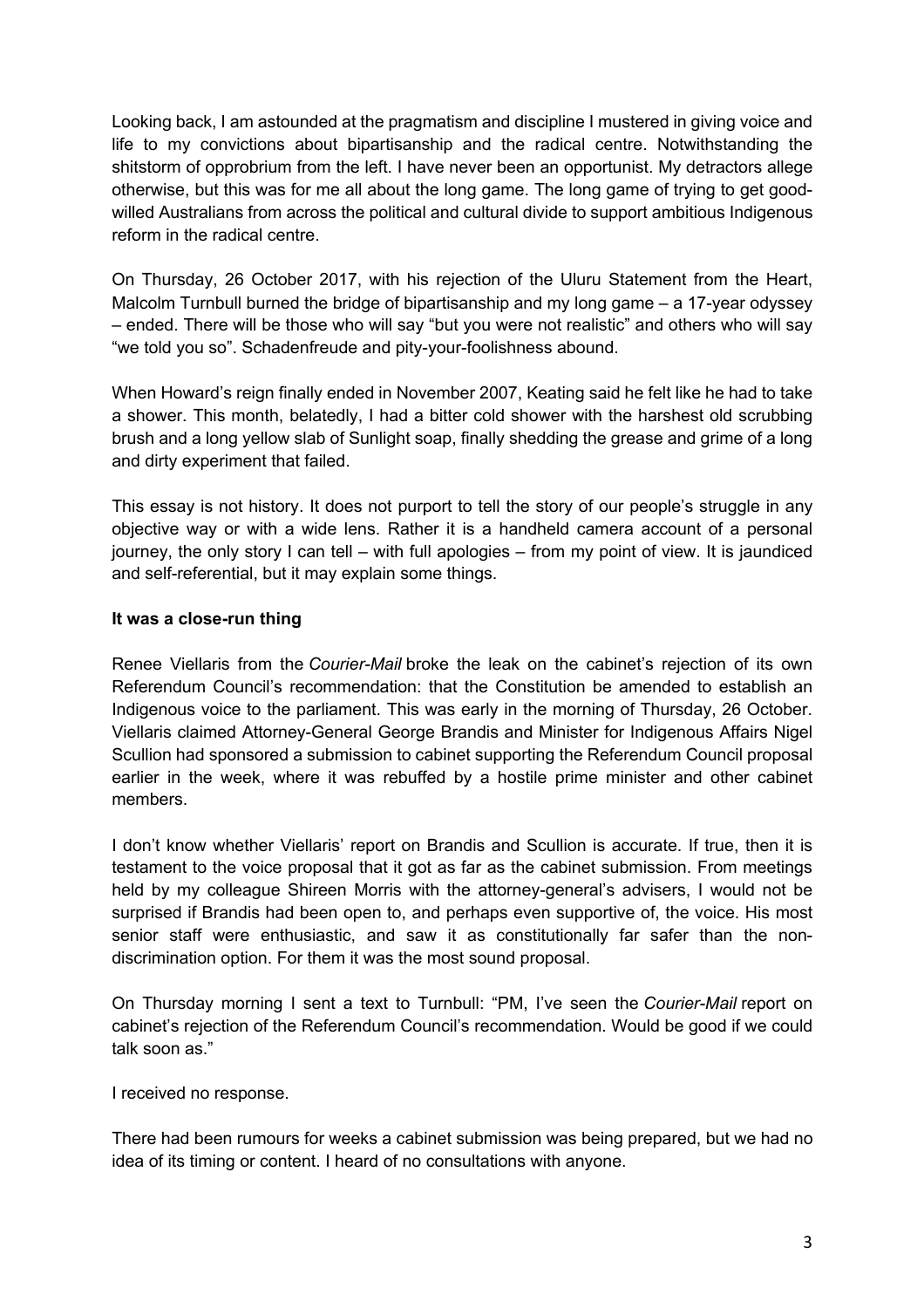I had come to the conclusion that there was no pathway with Turnbull even if he supported the voice personally, which I knew he did not – despite telling Morris and me the proposal seemed sensible, and offering to help promote it, two years prior. After he became PM, all that had gone out the window. Turnbull was unable to find and prosecute a political solution to get his government on board.

In a two-day conference with close colleagues almost three weeks before, I explored a second pathway to a referendum – dubbed the "red-line road-map" in response to the whiteboard drawing that showed the current pathway in blue. This would delay the referendum to the end of the process, which would see the establishment of a voice under legislation, and the establishment of a Makarrata Commission as proposed by the Uluru Statement.

My colleagues were loath to switch to the red line without giving the blue line a concerted go. My instincts told me we had to switch. I texted Scullion: "Minister, I'd like to talk to you about an informal idea on constitutional recognition, preferably in person soon."

He usually answered. This time nothing for more than a week, but I heard through an intermediary he owed me a call.

When we spoke the following week, he said he couldn't speak about constitutional recognition because it was subject to a cabinet process. I thought it strange he wouldn't have a political conversation, but I left it.

A week later my worst fears were realised.

On the Thursday morning of the *Courier-Mail*'s story, I told colleagues that constitutional reform was in flames and we needed to see whether the red-line roadmap could pull it out of the fire. I called Scullion. He told me about the opposition within cabinet on the "inequality" of Indigenous people having a voice to parliament compared with the rest of the country. It was staggering. I thought of the people out in the red dust of Mutitjulu and these privileged, powerful, white cabinet ministers complaining about inequality. Here were the most unequal people in the country, asking for a voice in their own affairs.

Nevertheless, I explained to Scullion there was a pathway that deferred a referendum to the end of a roadmap rather than the beginning. I told him: this is what I wanted to talk to you about. He said he would see what he could do.

But I heard nothing more from him or Turnbull.

When the statement from Turnbull, Scullion and Brandis was released on Thursday, 26 October, not only was the chance of Indigenous constitutional recognition burned to a cinder but its still-warm ashes were being scattered in the wind.

The press release is a historic document, presenting as it did on behalf of a prime minister who declined to front the Australian people. It is an egregious document, replete with selfconscious untruths and calculated misrepresentation. Its sheer dishonesty is breathtaking. The methodology of the hacks dispatched to write it is plain to understand  $-$  to win the public argument through gross misrepresentation – but the more striking thing is a prime minister's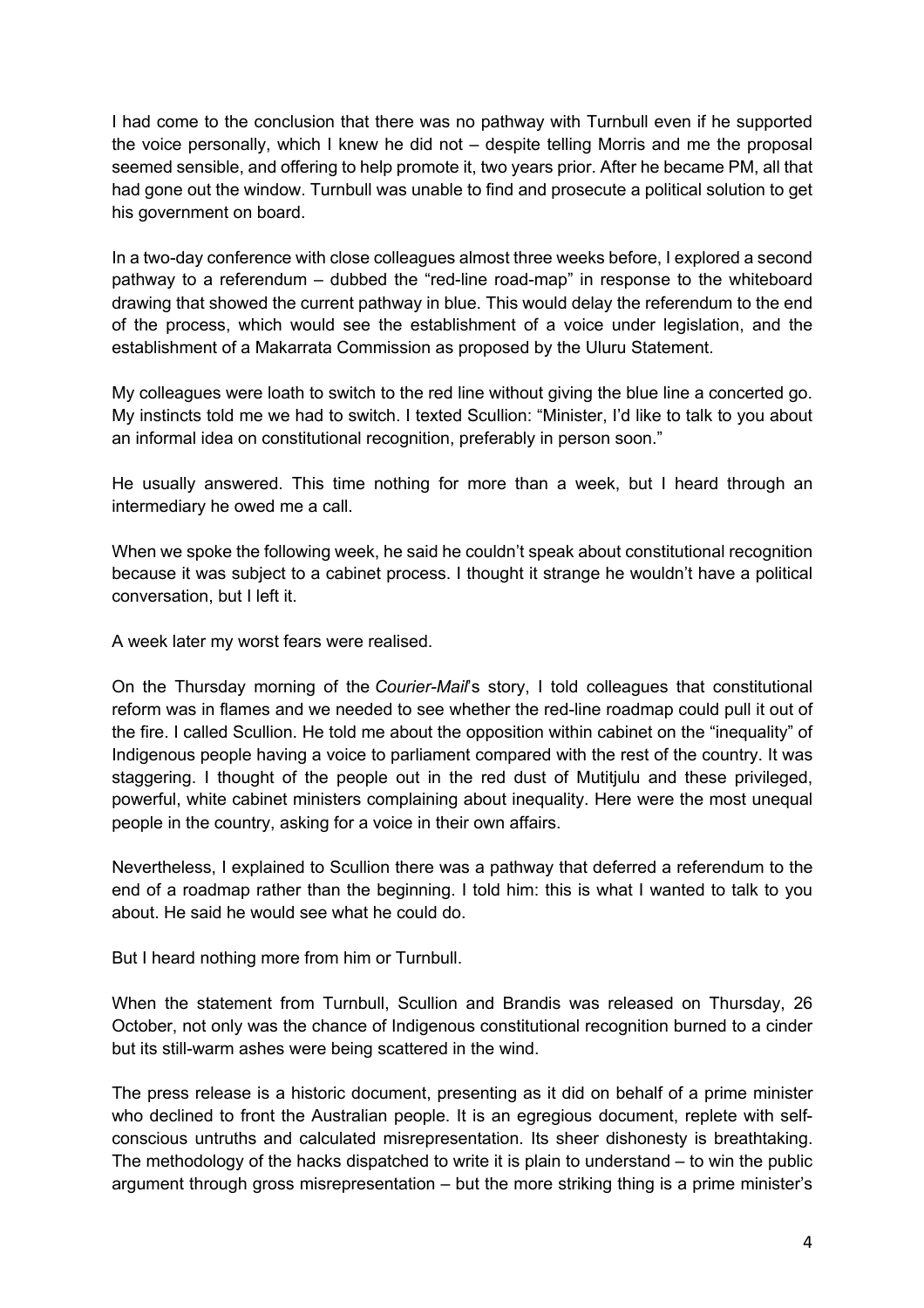preparedness to authorise such a tawdry document to form the record of a momentous event. History will ever remind Australians that at a crucial juncture of our history the prime minister lied, and his lie was a slur on the country's most unequal people – its First Peoples.

More than a week later Turnbull finally spoke to the press and doubled down on the lie in his government's response to the Uluru Statement, that a representative voice of Indigenous peoples was "contrary to principles of equality" and a "third chamber of parliament" – this was the same proposal Turnbull supported in 2015.

The equality rhetoric was pure Institute for Public Affairs (IPA) pabulum – an unprincipled pastiche of right-wing demagoguery more redolent of the equality rhetoric of US-style corporate libertarianism than genuine philosophical liberalism. Keep this thought: liberalism, of the Adam Smith kind properly understood, applies to individual human actors in society. The vicious ideological strain of libertarianism peddled by the corporately funded IPA is primarily about *corporate*, not *individual*, liberty. From inception, the IPA was the handmaiden of its corporate backers, notoriously the old Western Mining Corporation under Hugh Morgan and his henchman Ray Evans, and venal tobacco companies insisting on the human rights of corporations rather than real humans. When they speak of liberty and freedom they mean of corporations. Adam Smith's and John Locke's sacred bones long since writhed their way out of their graveyards, with outfits like the IPA claiming philosophical descent from classical liberals.

Turnbull's incineration of Indigenous recognition was informed by these marauding orcs. The IPA prepared the torch and Turnbull lit it.

# **Recriminations**

The man is not a republican, this much I can tell you. If anyone insists he is, then Turnbull's idea of a republic is one that excludes the First Peoples of Australia as much as the current constitutional monarchy does, and one we should decline to be part of. I now remember the reason for my disinterest in Turnbull's republic.

We should have recalled this. Turnbull championed a republic that proposed symbolic recognition of Aboriginal and Torres Strait Islanders in a preamble to the Constitution. Essentially a brass plaque screwed near the front entrance of the country's constitutional structure: mere tokenism.

The minimalist model of Indigenous recognition that formed part of Turnbull's model for the republic failed at the 1999 referendum.

And yet this is ultimately what he wanted in 2017. He wanted to reprise his 1999 failure.

"This was not what was asked for, or expected," he told the Referendum Council at a meeting in July, after the council chaired by Mark Leibler and Pat Anderson delivered its report recommending constitutional enshrinement of a voice to the parliament representing First Nations. The country's prime minister cannot even hear his own words. He appears incapable of understanding that he simply cannot say such words. He established an independent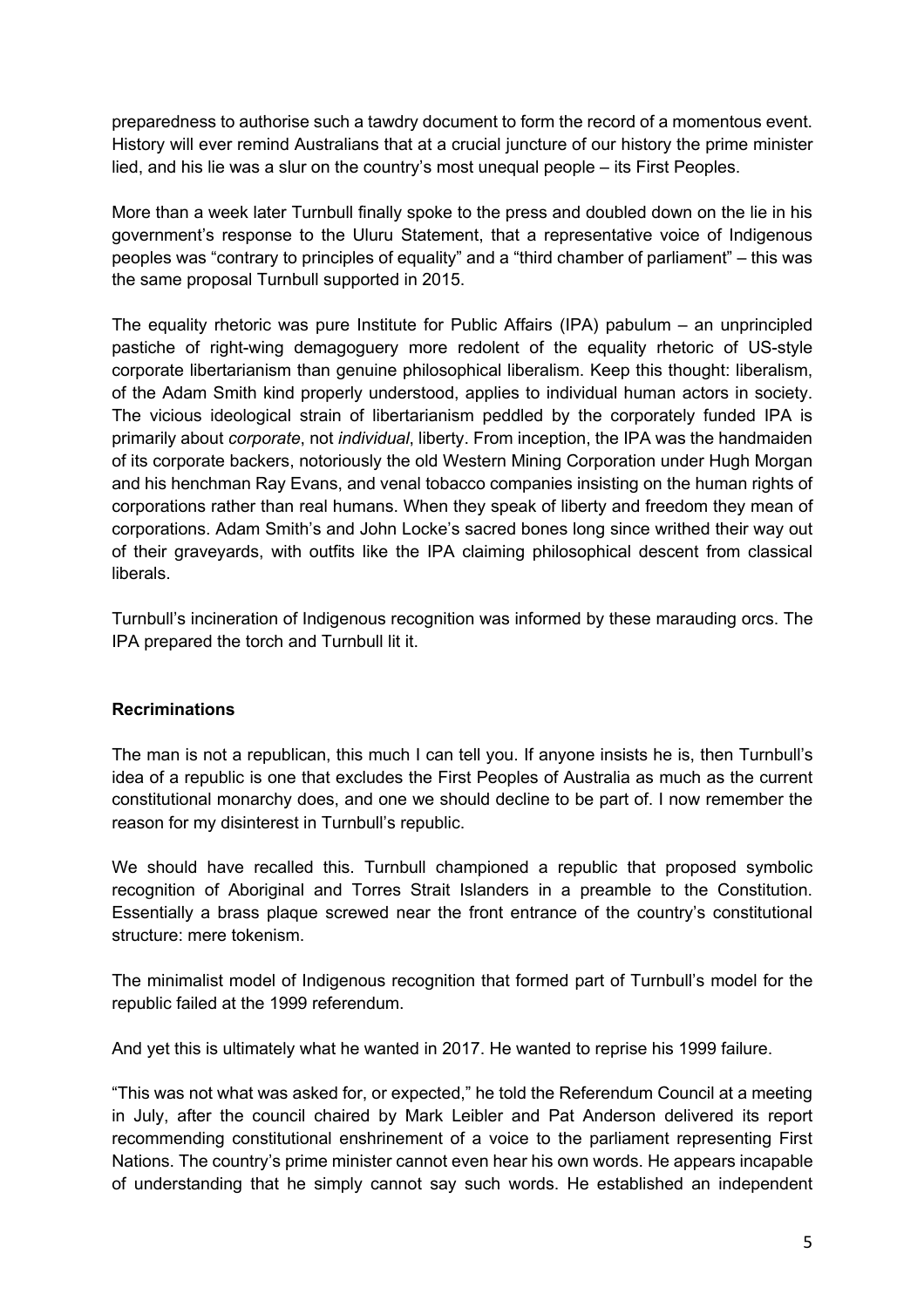council to provide a report making recommendations for constitutional reform, and then he complains that this was not what he expected or asked for?

My notebook records him bristling about "big change", "big idea", "heroic failure", "column of smoke", and the voice being a "latecomer". He is seething and can barely conceal his fangs. The meeting concludes with the insult that the council has left him "no wiser but much better informed".

His arguments against the report are spurious, and despite the fact that I know he has heard their refutation before, he is impervious to contrary facts and arguments. It is explained that parliament would be responsible for defining the body in legislation, following usual processes of promulgating a bill. I specifically pointed out that the principle of parliamentary supremacy means the parliament determines the details of the proposed body through legislation. You can't have it both ways: insist on parliamentary supremacy and then complain the Referendum Council has not determined all of the details of the body.

He makes the argument that the Indigenous senators and MPs now in parliament are the Indigenous voice to parliament. Former NSW premier Kristina Keneally points out, with due respect to the Indigenous politicians present, that they represent their respective political parties and the seats and states that elected them. In the same way Nick Xenophon was not the voice for Greeks in the federal parliament but represented the people of South Australia.

This is how low level and, frankly, asinine the quality of Turnbull's objections are – and he has heard rational answers to all of them before. But still he persists, oblivious to rationality and the truth. He was given (and from the annotations I saw at a meeting the previous week, appeared to have closely read) a design report prepared by Shireen Morris and myself on behalf of the Cape York Institute. The report, commissioned by the Referendum Council, sets out an outline and options for what the body could look like.

I don't know how Turnbull maintains that the Indigenous voice to parliament was a "latecomer" proposal. Morris and I briefed him about it on 2 June 2015. He was the second cabinet minister briefed on the proposal, after the then prime minister, Tony Abbott.

Turnbull seems to have erased this meeting from his political memory as an inconvenient truth.

Morris and I were doing the rounds of Parliament House and had a scheduled appointment with the then minister for communications in his suite. He was dressed in a brown cardigan and drank green tea from an elegant Asian metal teapot. His chief of staff was with him, and glancing at his card I realised he must be the namesake descendant of the famous lawyer of colonial Sydney town, Richard Windeyer. I knew him instantly from Henry Reynolds' 1998 book *This Whispering in Our Hearts*.

The title is taken from 'On the Rights of the Aborigines of Australia', a speech Richard Windeyer made in 1842. Reynolds described it as "perhaps the most sustained and intellectually powerful attack on Aboriginal rights ever mounted in early colonial Australia". The *Sydney Morning Herald* reported:

[W]e believe it to be the unanimous opinion of the members, that the speech of Mr Windeyer, for the negative, was the most argumentative and logical ... He ... distinctly proved not only that the Blacks have no right to the soil of Australia for want of settled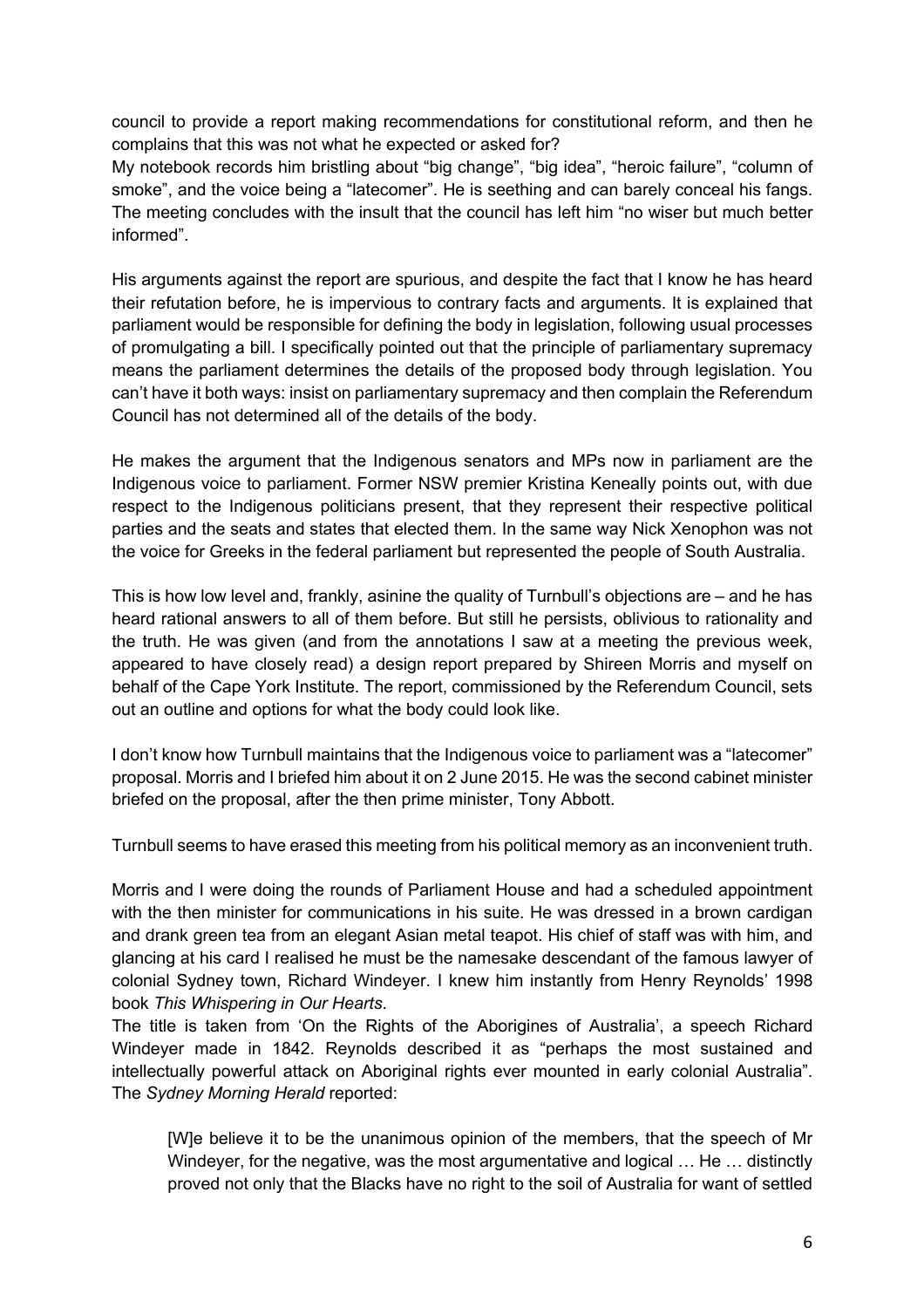occupancy and cultivation; but that they have no right even to the kangaroos more than we have, the game laws of England agreeing precisely with the great law of nature, that wild animals not confined by enclosure are not, and cannot be the property of any man.

Yet Windeyer's conscience asked: "How is it that our minds are not satisfied? … What means this whispering in the bottom of our hearts?"

Windeyer was a parliamentarian and barrister. He attended the meeting that established the Aborigines' Protection Society in 1838; in the same year he defended the white stockmen in the Myall Creek trials, where seven were hanged for the massacre of up to 30 Aborigines on the Gwydir River.

His descendant was witness to our meeting with the politician who in three months would become the 29<sup>th</sup> prime minister of Australia. The Indigenous voice to the parliament was the subject of that meeting. An oversized portrait of Lucy Turnbull dominated the room, omnisciently witnessing her husband tell us the voice was "a sensible idea". He understood the objections to the non-discrimination provision proposed by the previous Expert Panel, and agreed with them.

Turnbull not only declared the proposal sensible but also agreed to host an event on constitutional recognition to help promote it in his electorate ("I like having events at a pub") . I was disconcerted by that large portrait, though. There is no shortage of great art owned by the parliament to adorn politicians' offices. What message was he sending with his choice of indiscreet spousal portraiture in a building of public democracy? It seemed more aristocratic than republican to me, a penchant for the personal good, over the public. That worry has proven correct.

Turnbull, as prime minister, has chosen to lie about his prior knowledge of the proposal for an Indigenous voice, and indeed his endorsement of it as sensible more than two years before he rejected it. Richard Windeyer's descendant and Morris are witnesses to this lie. Turnbull supported the Indigenous voice to parliament when he was not prime minister, but then ended up calling it a "third chamber of parliament" when he was, knowing full well that was a gross untruth.

He did this because he was trapped by his political situation: devoid of capital, hostage to the conservatives whose leader he had stabbed in order to gain the prime ministership, and without the gumption to break his captivity. The truth may well be that he was never a supporter and only opportunism caused him to tell me he supported the voice in 2015 – that in his heart of hearts he wanted to re-run his 1999 failure – but my colleagues and I had also sought to leave him no room for minimalism. He capitulated his prime ministerial leadership to the man he deposed.

Tony Abbott ended up using Indigenous recognition as a stalking horse in his campaign of vengeance against Turnbull. Minimalism was a risk before he lost the prime ministership, but became a clear and present danger following it.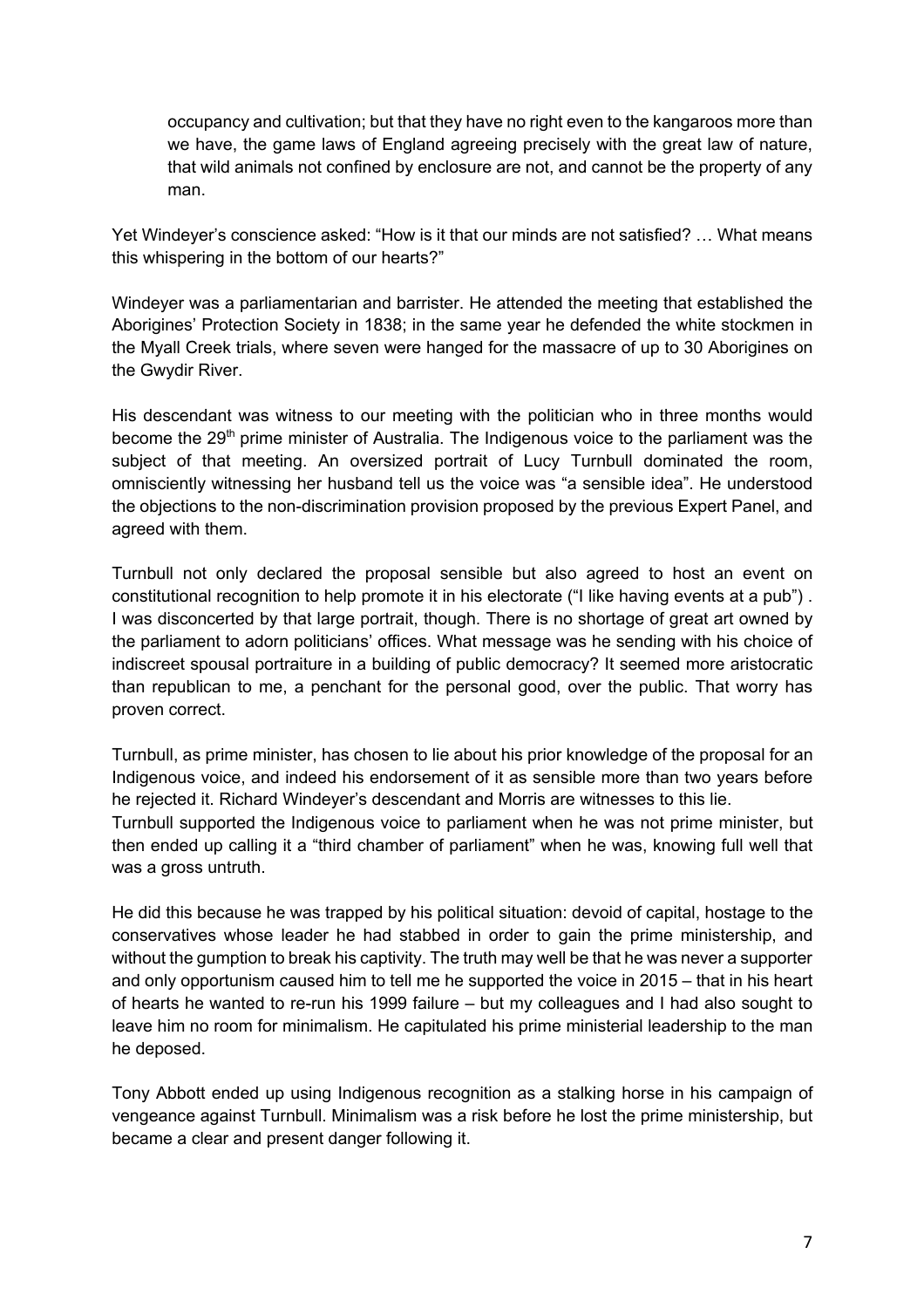Abbott turned away from ambition and principle. When he had political capital he seemed genuinely inspired by the achievements of his wife Margie's homeland of New Zealand. Abbott signalled this inspiration in his surprising speech in response to then minister Jenny Macklin's *Aboriginal and Torres Strait Islander Peoples Recognition Bill* in 2012. He said, "We only have to look across the Tasman to see how it could have been done so much better. Thanks to the Treaty of Waitangi in New Zealand two peoples became one nation."

Then he squandered his capital in one indulgent atavistic spree, deeming Prince Philip the most worthy recipient of his personally revived knighthood. Some of that capital could have been for blackfellas, for recognition. Instead it was spent on that dumbass knighthood, the fulfilment of some inconsolable fantasy about dungeons, thrones and *Downton Abbey*. A Catholic boy's nose pressed to the aristocracy's stained glass. Discuss.

Whereas previously Abbott told me his preference was for designated Aboriginal and Torres Strait Islander seats in the Senate – a simpler proposition, he wrongly thought, than the voice to the parliament – all of the indications were that he had shrunk back to extreme minimalism.

Prior to Abbott's visit to north-east Arnhem Land in September 2014, the *Australian*'s Dennis Shanahan reported that consideration was being given to the idea of designated Senate seats. This was a day after Abbott spoke about it to me, parked on the side of the highway to the Sunshine Coast to take his call. This was when I had first outlined the concept of the voice to parliament developed with constitutional conservatives. I was dismayed at Abbott's simplistic response that designated seats might be more saleable to the punters.

The next day Shanahan had floated the anonymous balloon and exploded it himself, in the same article. By the following week I was sitting with Abbott at the Garma Cultural Knowledge Centre at Gulkula with him expressing regret that today's conservatives lack compassion. Abbott had gone from designated Senate seats to a three-sentence bronze plaque in less than a week.

I sensed the huge scale of our challenge, but nevertheless we had to keep going.

In the end Tony Abbott proved, like Turnbull, to be an opportunist. Not a conservative. One of the devisers of the voice-to-the-parliament proposal was the lawyer and philosopher Damien Freeman, principal author of the recent book *Abbott's Right*. Indeed, it was Abbott who initially encouraged Freeman to work with us to forge common ground – back when he was feeling ambitious. We found common ground, and Freeman established with Liberal MP Julian Leeser the conservative organisation Uphold & Recognise, dedicated to Indigenous constitutional recognition via the voice to parliament. Freeman is a true conservative. But Abbott moves from conservative to reactionary according to what suits him at the time.

Despite a number of discussions since his descent to the backbench, with me and also Freeman and others, Abbott declined to publicly state his position. Which meant Turnbull knew he would be stalked on this issue as much as any other. Then, during the dialogues and after the Uluru convention, Abbott told Freeman, as well as Shireen Morris and me, that he was not opposed to the voice proposal, but he made no public statement.

Abbott finally revealed his position following Turnbull's rejection of the Uluru Statement and the Referendum Council's recommendation, stating on Facebook: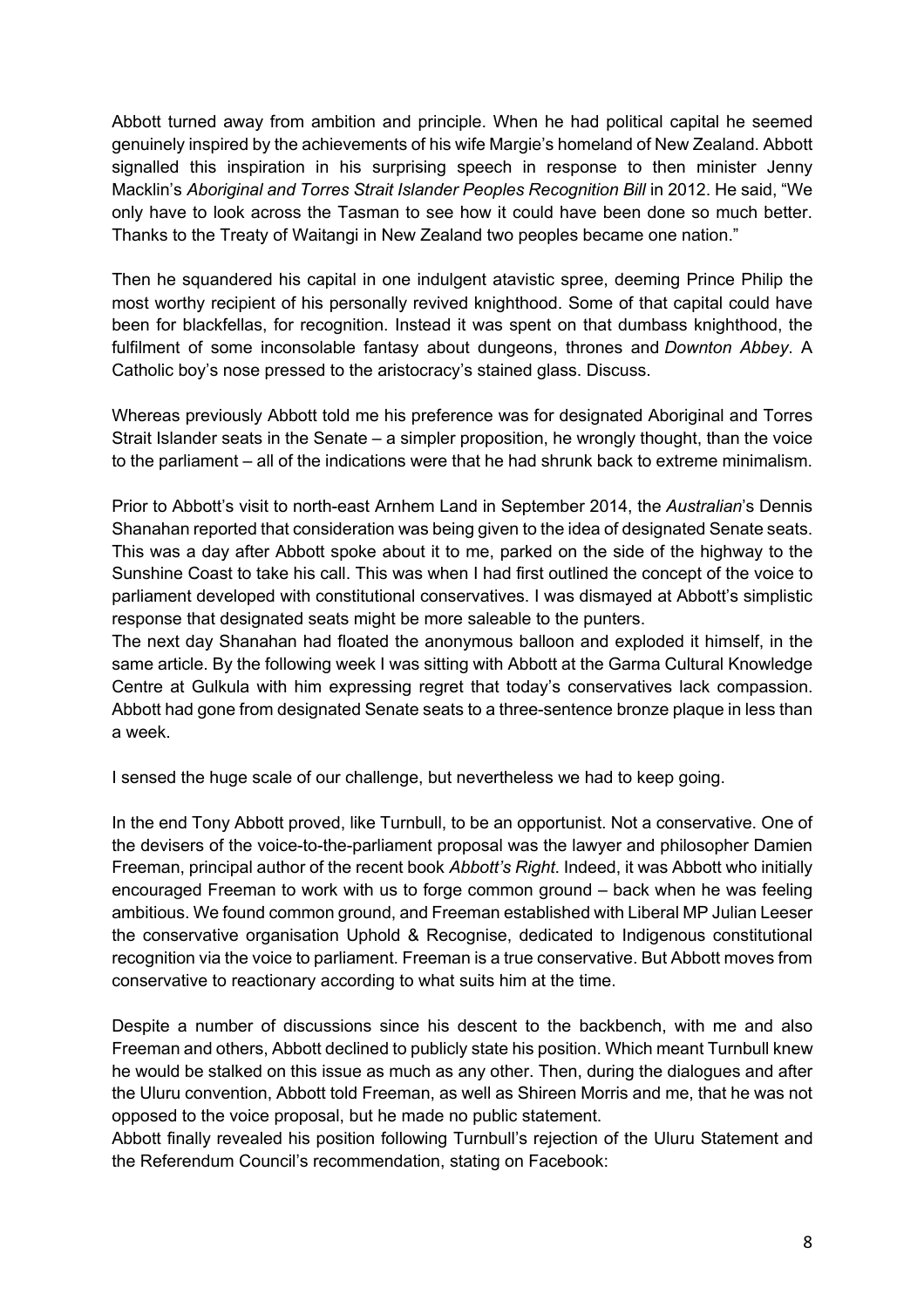In my judgment, the government has made the correct decision not to proceed with the establishment of a separate, constitutionally entrenched body to represent Indigenous people …

I know that this decision will disappoint many fine Australians, especially those who put so much work into the "From the Heart" statement, but am sure that it's right for our long-term national unity.

It turned out neither man was worthy of their ambitions. Their ambitions they held only for themselves and not for the country.

# **Don't look back in anger**

This essay is in part a meditation on anger and political crusade.

The title of DA Pennebaker's documentary about Bob Dylan's tour of England in 1965, *Don't Look Back*, has been looping through my mind.

I am full of regrets.

About the years of work on the part of so many people. The hope we urged from our people. At the optimism we told our mobs we should have. That we needed to turn up and make our destiny. At the light we saw on the horizon. I had been one of those urging this work and hope.

About the mistakes I made. Litanies of them. They can't all be offset against other people's mistakes and miscalculations and the thousand things that were done, the million things that were not done. I take responsibility for my fuck-ups and misplaced faith.

Anger is for the future, not the past. Anger for the past is corrosive and burns hope. Only anger to action makes sense: this is anger for the right. Righteous anger at injustice is the fuel for future justice. Otherwise we just retire to lives of relaxation and comfort while anger destroys our people from within.

This agenda will not die. It is the agenda for the future. This setback at the hands of these two people who never lived up to the leadership they sought is not our destiny.

# **From bipartisanship to partisanship**

The radical centre is still the place to hunt. What I have learned is that only those with power can take the country to the radical centre. Activists on the outside can advocate for the brilliant centre but only those who command the structures of power can cause the tectonic shifts.

My critique of progressive thinking still holds. The leftist confusion of ends and means still remains. We share the end of social justice, but the means by which that justice is secured is still the subject of dispute.

My strategy of reaching out to the political leadership of the right availed us nothing in the end. This is the bitter truth I learned these past 17 years.